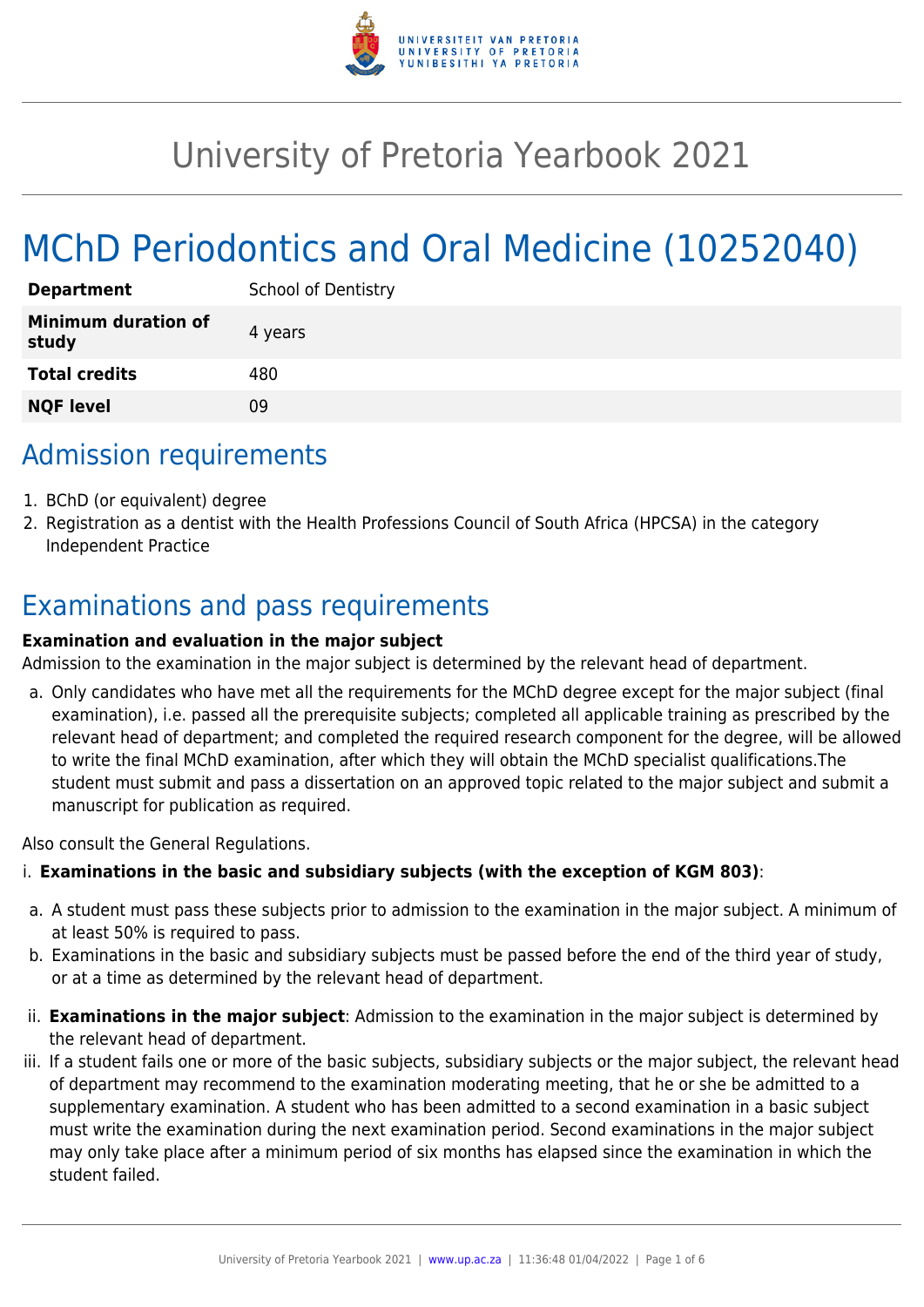

#### **NB**:

- a. In view of the fact that a postgraduate student may repeat an examination in any subject only once, a student who fails a second examination will have to discontinue the programme. In this event, a student who has been holding a registrarship, will have to vacate the position as soon as possible after one calendar month's notice to the University of Pretoria and/or other recognised training institution, where applicable.
- b. If a student is admitted to a second examination in the major subject, the relevant head of department will determine whether he/she has to vacate the registrarship at the end of the training period, or immediately after the second examination.
- iv. **Subminimum**: In order to pass in the major subject a student must obtain a subminimum of 50% in all the sections of the examination, with a final mark of at least 50%.
- v. The stipulations of the General Regulations are applicable with regard to attendance courses.
- vi. In addition to the stipulations already mentioned, a dissertation on a topic related to the major subject must also be submitted. In order to pass in the final examination, a pass mark must also be obtained for the dissertation.

### Exemption

Exemption may be granted by the Dean, on the recommendation of the relevant head of department by virtue of comparable training and/or experience in terms of the requirements of School Regulations, with the proviso that exemption from the examination and evaluation in the major subject may not be granted.

**Please note**: The regulations of the Health Professions Council of South Africa, as published in the Government Gazette No. 4631 of 11 January 1991 – Notice No. R.40 (as amended), will be used as a criterion in determining the period of exemption.

### Pass with distinction

A student who obtains a final mark of at least 75% (with the first attempt) in the major subject qualifies to obtain the degree with distinction.

An MChD student, who has obtained at least 75% with the first attempt in both his major subject and the dissertation, will receive the degree with distinction.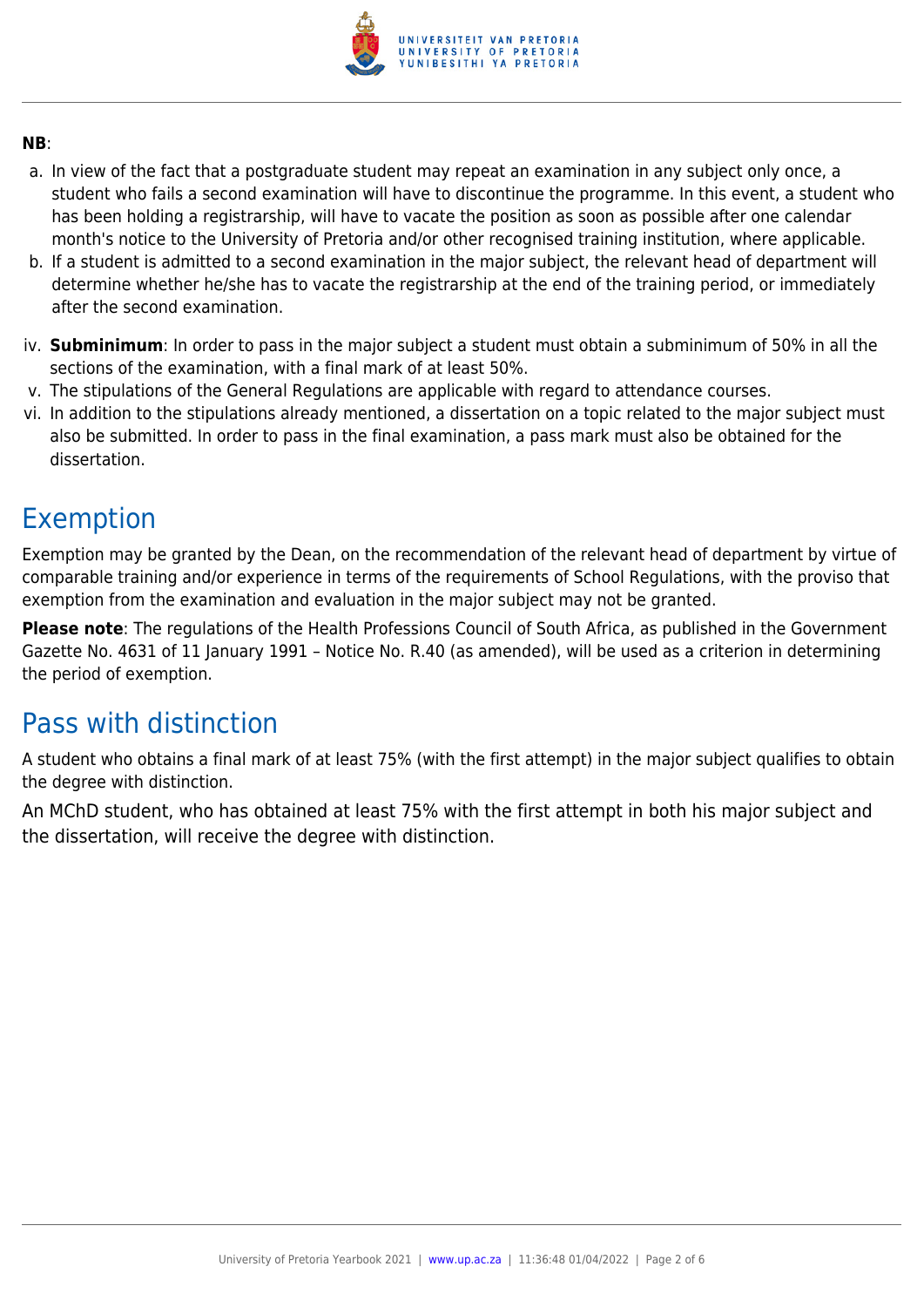

## Curriculum: Year 1

#### **Minimum credits: 300**

### **Core modules**

[Anatomy 873](https://www.up.ac.za/yearbooks/2021/modules/view/ANA 873) (ANA 873) - Credits: 36.00 [General pathology 808](https://www.up.ac.za/yearbooks/2021/modules/view/APA 808) (APA 808) - Credits: 24.00 [Ethics and human rights 800](https://www.up.ac.za/yearbooks/2021/modules/view/EHR 800) (EHR 800) - Credits: 0.00 [Pharmacology 870](https://www.up.ac.za/yearbooks/2021/modules/view/FAR 870) (FAR 870) - Credits: 24.00 [Physiology 806](https://www.up.ac.za/yearbooks/2021/modules/view/FSG 806) (FSG 806) - Credits: 36.00 [Oral biology 800](https://www.up.ac.za/yearbooks/2021/modules/view/MDB 800) (MDB 800) - Credits: 24.00 [Oral pathology 803](https://www.up.ac.za/yearbooks/2021/modules/view/MPG 803) (MPG 803) - Credits: 24.00 [Orthodontics 800](https://www.up.ac.za/yearbooks/2021/modules/view/ORD 800) (ORD 800) - Credits: 36.00 [Dissertation: Periodontics and oral medicine 891](https://www.up.ac.za/yearbooks/2021/modules/view/PDL 891) (PDL 891) - Credits: 180.00 [Periodontics and oral medicine 802](https://www.up.ac.za/yearbooks/2021/modules/view/PMG 802) (PMG 802) - Credits: 24.00 [Prosthodontics 802](https://www.up.ac.za/yearbooks/2021/modules/view/PRD 802) (PRD 802) - Credits: 24.00 [Applied research methodology 802](https://www.up.ac.za/yearbooks/2021/modules/view/TNM 802) (TNM 802) - Credits: 0.00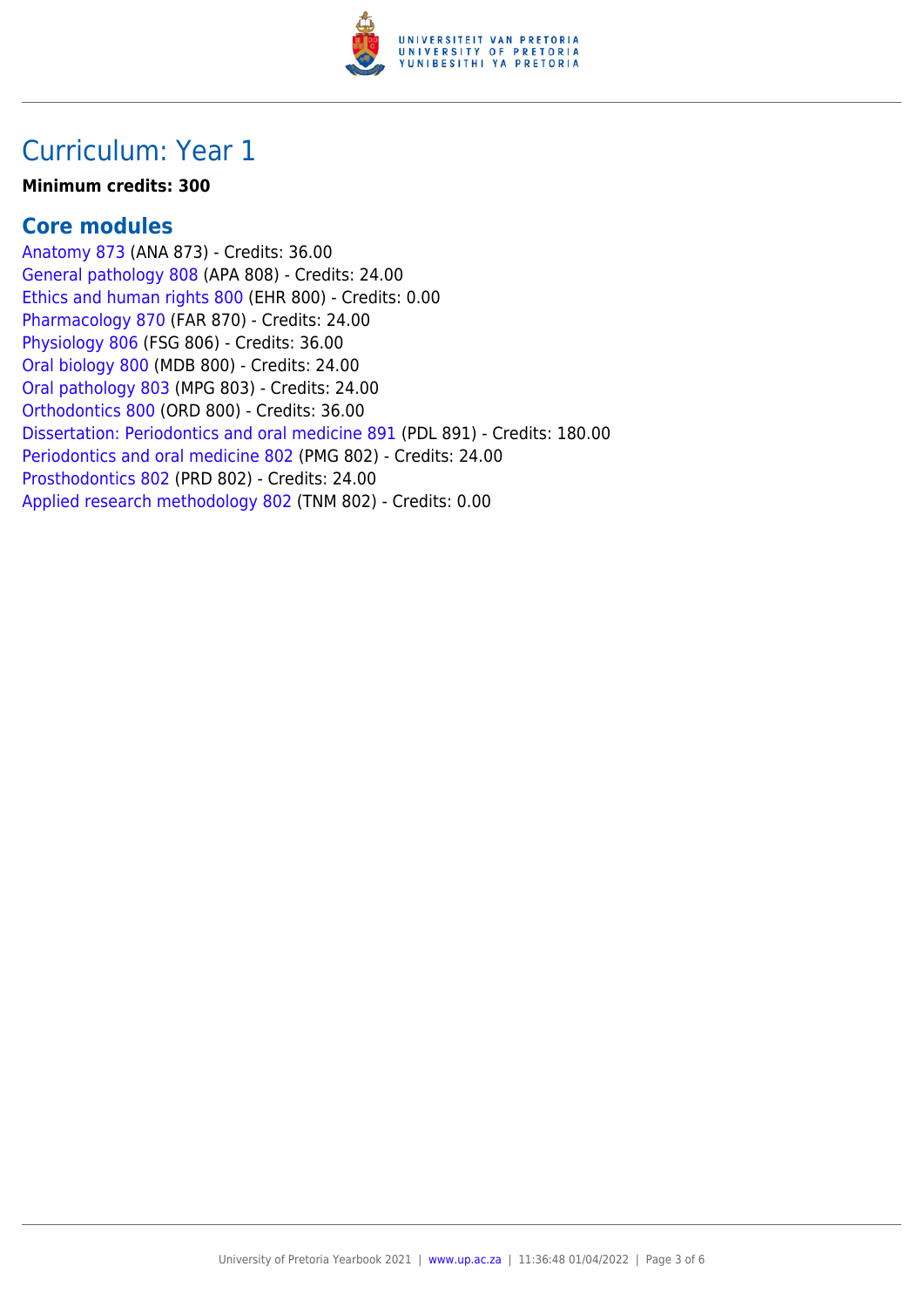

## Curriculum: Year 2

#### **Minimum credits: 300**

### **Core modules**

[Anatomy 873](https://www.up.ac.za/yearbooks/2021/modules/view/ANA 873) (ANA 873) - Credits: 36.00 [General pathology 808](https://www.up.ac.za/yearbooks/2021/modules/view/APA 808) (APA 808) - Credits: 24.00 [Ethics and human rights 800](https://www.up.ac.za/yearbooks/2021/modules/view/EHR 800) (EHR 800) - Credits: 0.00 [Pharmacology 870](https://www.up.ac.za/yearbooks/2021/modules/view/FAR 870) (FAR 870) - Credits: 24.00 [Physiology 806](https://www.up.ac.za/yearbooks/2021/modules/view/FSG 806) (FSG 806) - Credits: 36.00 [Oral biology 800](https://www.up.ac.za/yearbooks/2021/modules/view/MDB 800) (MDB 800) - Credits: 24.00 [Oral pathology 803](https://www.up.ac.za/yearbooks/2021/modules/view/MPG 803) (MPG 803) - Credits: 24.00 [Orthodontics 800](https://www.up.ac.za/yearbooks/2021/modules/view/ORD 800) (ORD 800) - Credits: 36.00 [Dissertation: Periodontics and oral medicine 891](https://www.up.ac.za/yearbooks/2021/modules/view/PDL 891) (PDL 891) - Credits: 180.00 [Periodontics and oral medicine 802](https://www.up.ac.za/yearbooks/2021/modules/view/PMG 802) (PMG 802) - Credits: 24.00 [Prosthodontics 802](https://www.up.ac.za/yearbooks/2021/modules/view/PRD 802) (PRD 802) - Credits: 24.00 [Applied research methodology 802](https://www.up.ac.za/yearbooks/2021/modules/view/TNM 802) (TNM 802) - Credits: 0.00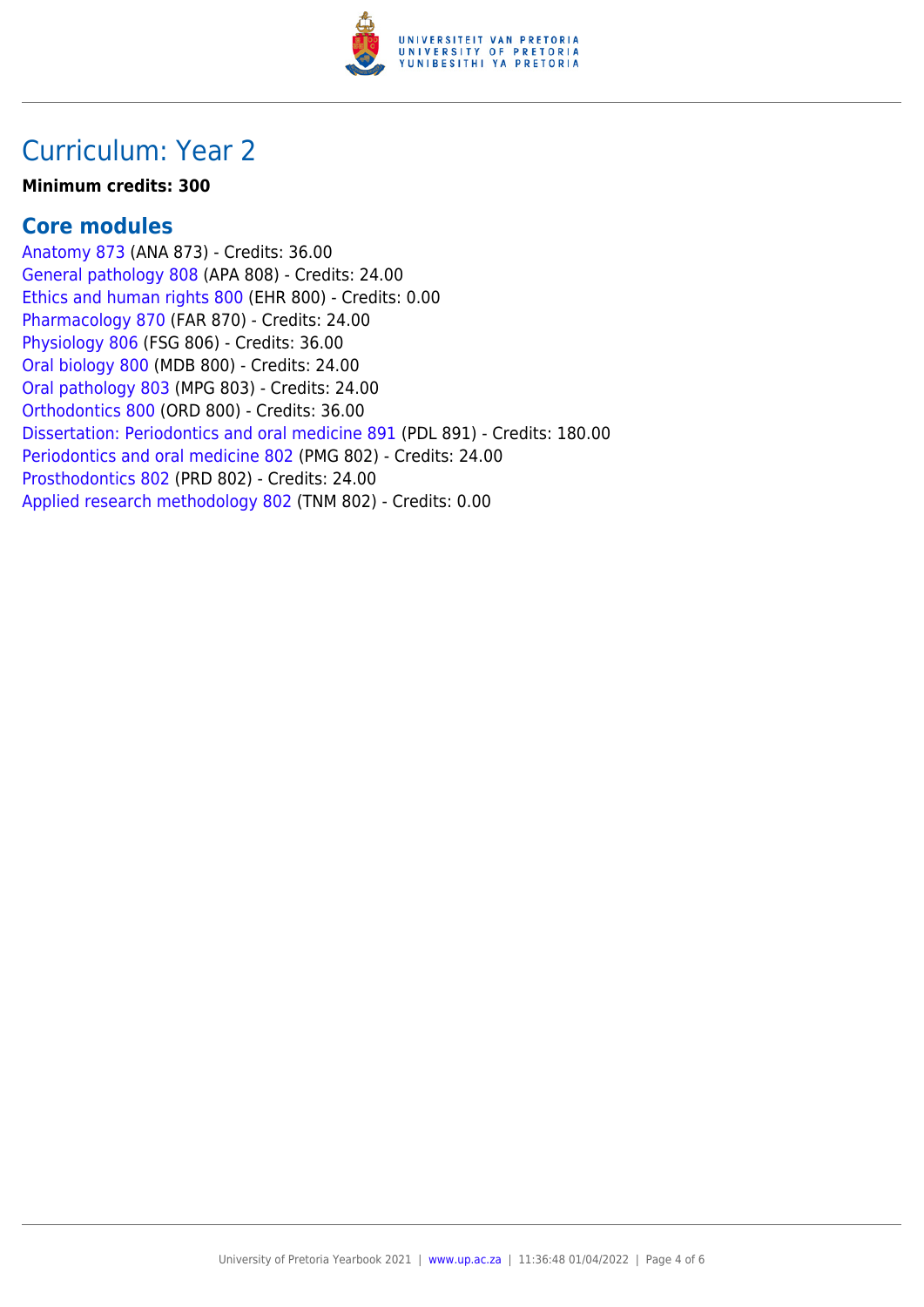

# Curriculum: Year 3

**Minimum credits: 276**

### **Core modules**

[Oral pathology 803](https://www.up.ac.za/yearbooks/2021/modules/view/MPG 803) (MPG 803) - Credits: 24.00 [Dissertation: Periodontics and oral medicine 891](https://www.up.ac.za/yearbooks/2021/modules/view/PDL 891) (PDL 891) - Credits: 180.00 [Periodontics and oral medicine 802](https://www.up.ac.za/yearbooks/2021/modules/view/PMG 802) (PMG 802) - Credits: 24.00 [Applied research methodology 802](https://www.up.ac.za/yearbooks/2021/modules/view/TNM 802) (TNM 802) - Credits: 0.00